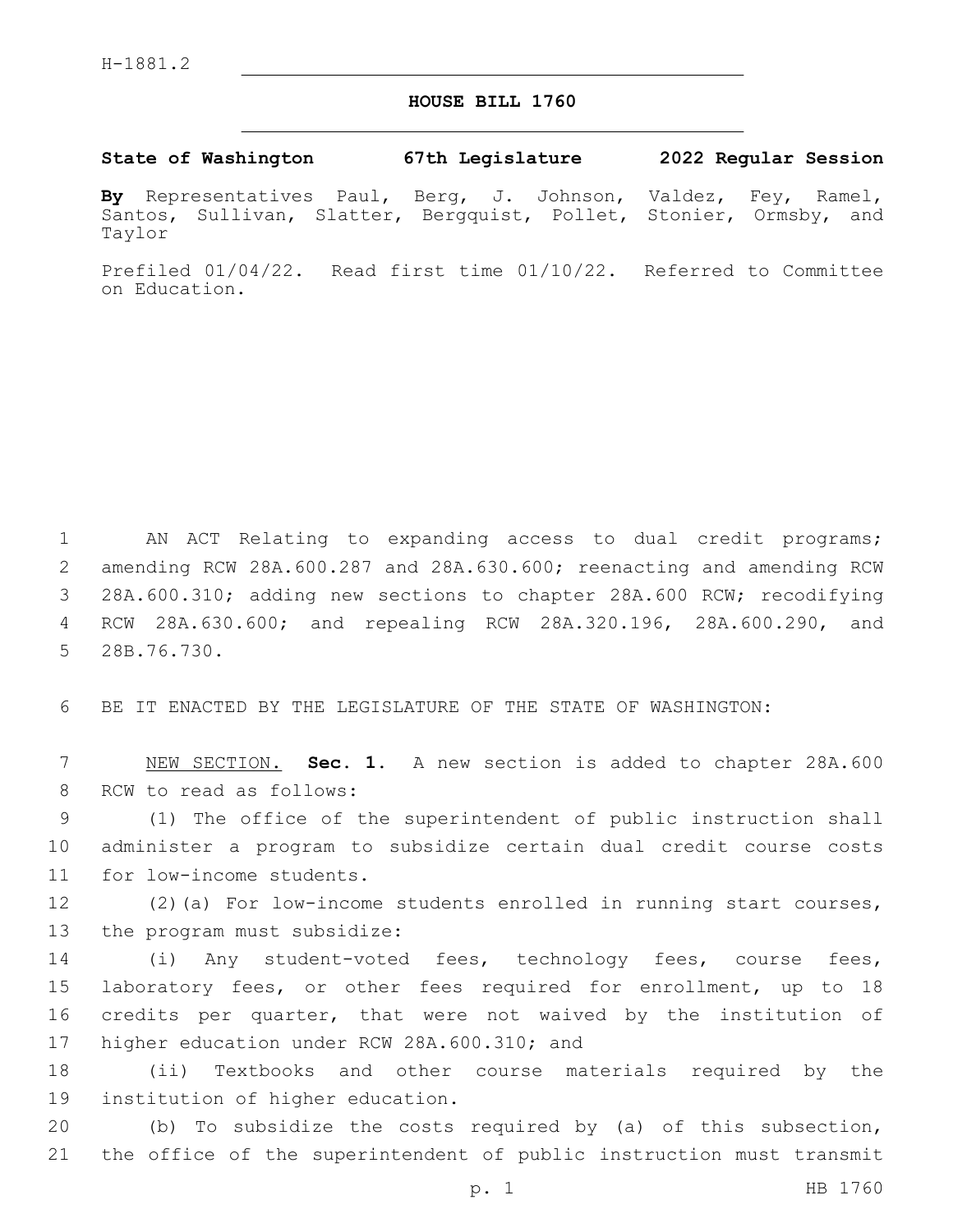to each institution of higher education \$1,000 per full-time equivalent low-income running start student per academic year. At the end of the academic year, each institution of higher education must return any unused funds to the office of the superintendent of public 5 instruction.

 (3) For low-income students enrolled in college in the high school program courses, the program must subsidize tuition fees 8 permitted under RCW 28A.600.287.

 (4) For low-income students enrolled in career and technical education dual credit courses, the program must subsidize transcription fees assessed by the institution of higher education.

 (5) The office of the superintendent of public instruction, school districts, institutions of higher education, and other recipients of program funds under this section may not use the funds to supplant federal funds that cover dual credit course costs for 16 low-income students.

 (6) The definitions in this subsection apply throughout this section unless the context clearly requires otherwise.

 (a) "Institution of higher education" has the same meaning as in RCW 28B.10.016, and also means a public tribal college located in Washington and accredited by the northwest commission on colleges and universities or another accrediting association recognized by the 23 United States department of education.

 (b) "Low-income students" means students who demonstrate the financial need to qualify to receive the maximum Washington college 26 grant under RCW 28B.92.205.

 NEW SECTION. **Sec. 2.** A new section is added to chapter 28A.600 28 RCW to read as follows:

 Each quarter or trimester, public schools that serve students in any of grades nine through 12 must provide, via email and other methods, to students and their parents or legal guardians information on each available dual credit program. To the extent feasible, the dual credit program information must be translated into the primary language of each parent or legal guardian. As used in this section, "public school" has the same meaning as in RCW 28A.150.010.

 **Sec. 3.** RCW 28A.600.287 and 2021 c 71 s 1 are each amended to 37 read as follows: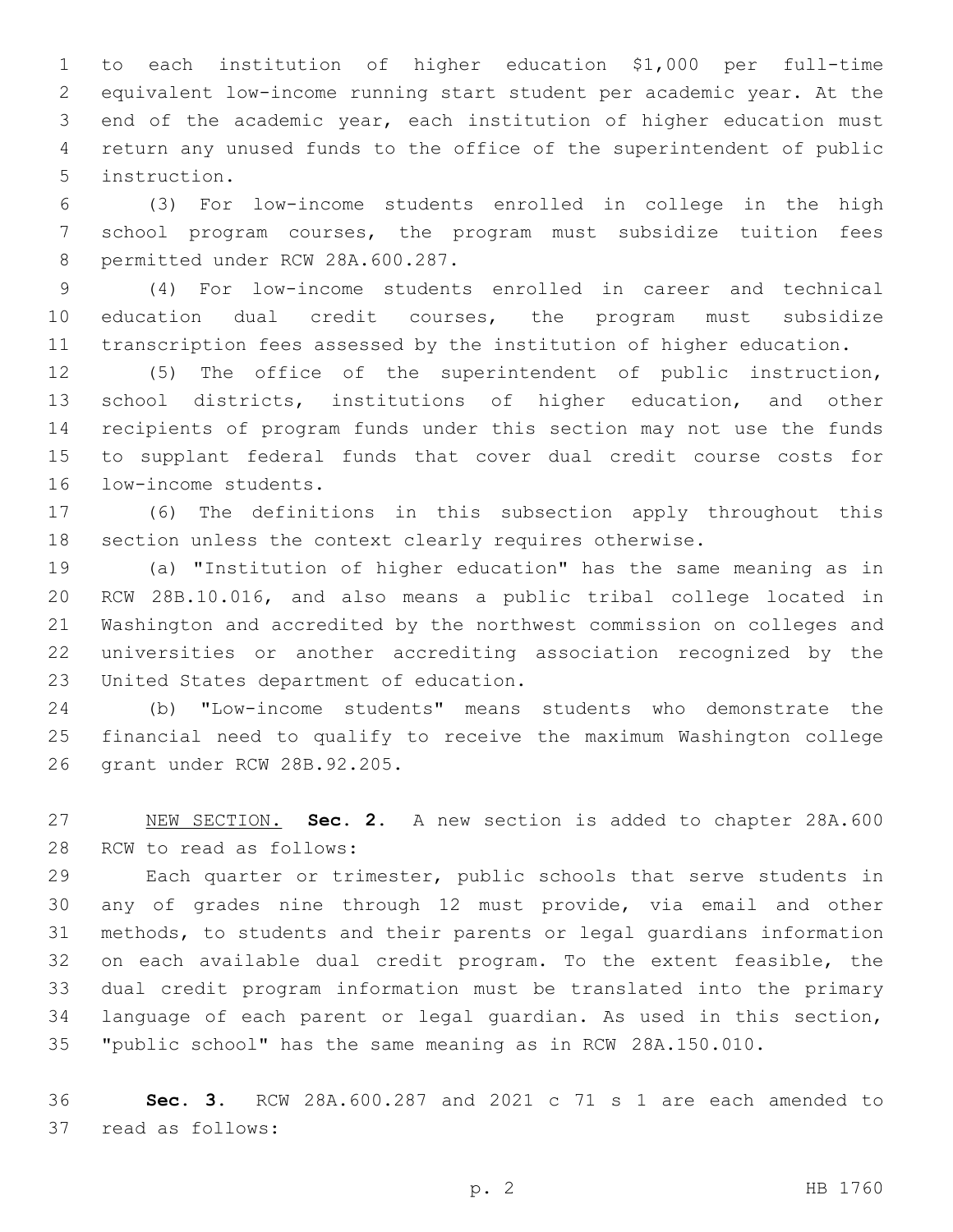(1) College in the high school is a dual credit program located on a high school campus or in a high school environment in which a high school student is able to earn both high school and college credit by completing college level courses with a passing grade. A college in the high school program must meet the accreditation requirements in RCW 28B.10.035 and the requirements in this section.

 (2) A college in the high school program may include both 8 academic and career and technical education.

 (3) Ninth, 10th, 11th, and 12th grade students, and students who have not yet received a high school diploma or its equivalent and are eligible to be in the ninth, 10th, 11th, or 12th grades, may participate in a college in the high school program.

 (4) A college in the high school program must be governed by a local contract between an institution of higher education and a school district, charter school, or state-tribal compact school, in compliance with the rules adopted by the superintendent of public instruction under this section. The local contract must include the qualifications for students to enroll in a program course.

 (5)(a) An institution of higher education may charge tuition fees per credit to each student enrolled in a program course as 21 established in this subsection  $(5)$ .

 (b)(i) ((The)) (A) Except as provided in (b)(i)(B) of this 23 subsection, the maximum per college credit tuition fee for a program course is \$65 per college credit adjusted for inflation using the implicit price deflator for that fiscal year, using fiscal year 2021 as the base, as compiled by the bureau of labor statistics, United States department of labor for the state of Washington.

 (B) For low-income students, as defined in section 1 of this act, the maximum per college credit tuition fee for a program course is \$42.50 per college credit adjusted for inflation using the implicit 31 price deflator for that fiscal year, using fiscal year 2021 as the base, as compiled by the bureau of labor statistics of the United States department of labor for the state of Washington.

 (ii) Annually by July 1st, the office of the superintendent of public instruction must calculate the maximum per college credit 36 tuition fee and post the fee on its website.

 (c) The funds received by an institution of higher education under this subsection (5) are not tuition or operating fees and may be retained by the institution of higher education.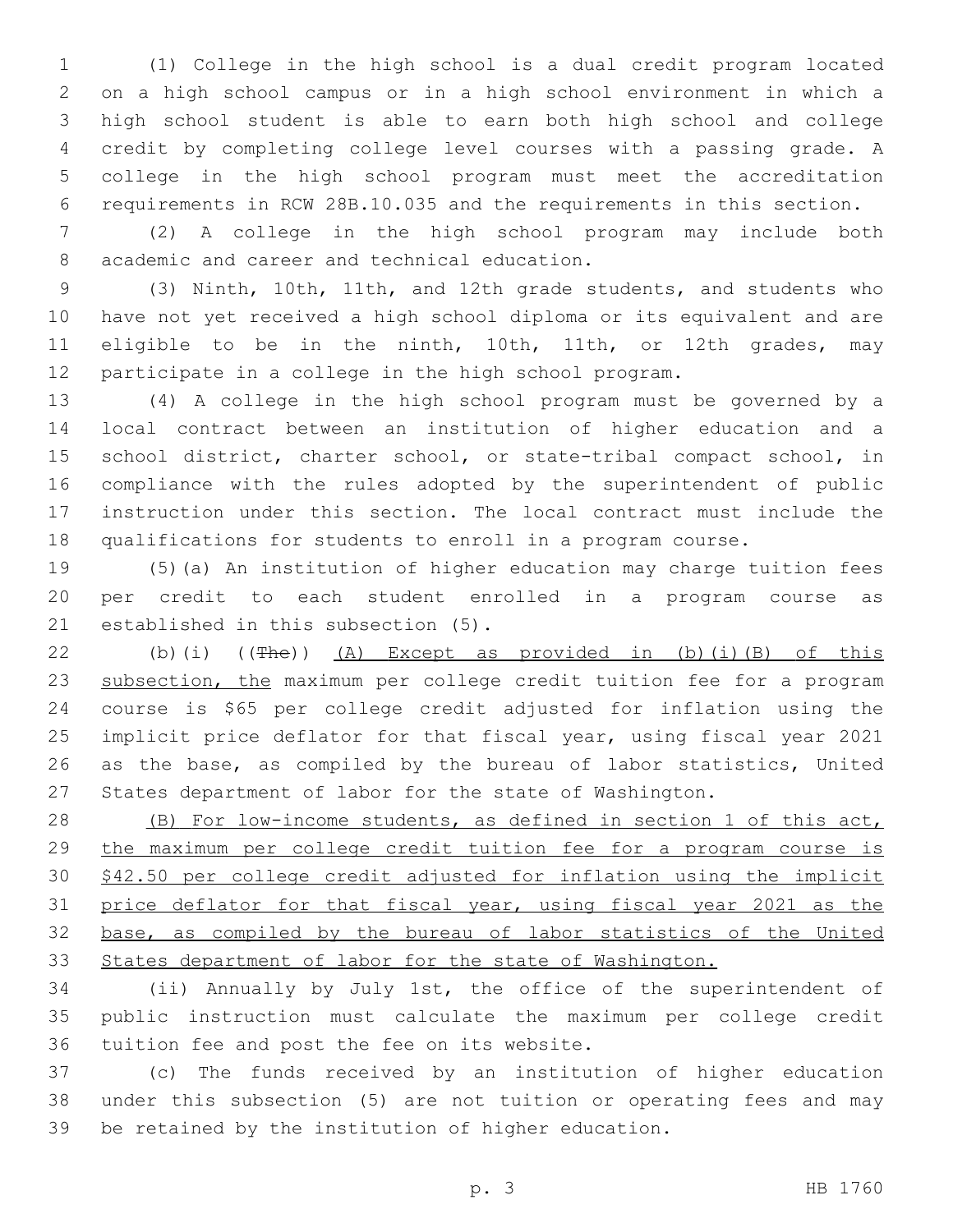(6) Enrollment information on persons registered under this section must be maintained by the institution of higher education separately from other enrollment information and may not be included in official enrollment reports, nor may such persons be considered in any enrollment statistics that would affect higher education 6 budgetary determinations.

 (7) Each school district, charter school, and state-tribal compact school must award high school credit to a student enrolled in a program course if the student successfully completes the course. If no comparable course is offered by the school district, charter school, or state-tribal compact school, the chief administrator shall determine how many credits to award for the successful completion of the program course. The determination must be made in writing before the student enrolls in the program course. The awarded credit must be applied toward graduation requirements and subject area requirements. Evidence of successful completion of each program course must be included in the student's high school records and transcript.

 (8) An institution of higher education must award college credit to a student enrolled in a program course if the student successfully completes the course. The awarded college credit must be applied toward general education requirements or degree requirements at the institution of higher education. Evidence of successful completion of each program course must be included in the student's college 24 transcript.

 (9)(a) A high school that offers a college in the high school program must provide general information about the program to all students in grades eight through 12 and to the parents and guardians 28 of those students.

 (b) A high school that offers a college in the high school program must include the following information about program courses 31 in the high school catalogue or equivalent:

 (i) There is no fee for students to enroll in a program course to earn only high school credit. Fees apply for students who choose to enroll in a program course to earn both high school and college 35 credit;

 (ii) A description and breakdown of the fees charged to students 37 to earn college credit;

 (iii) A description of fee payment and financial assistance 39 options available to students; and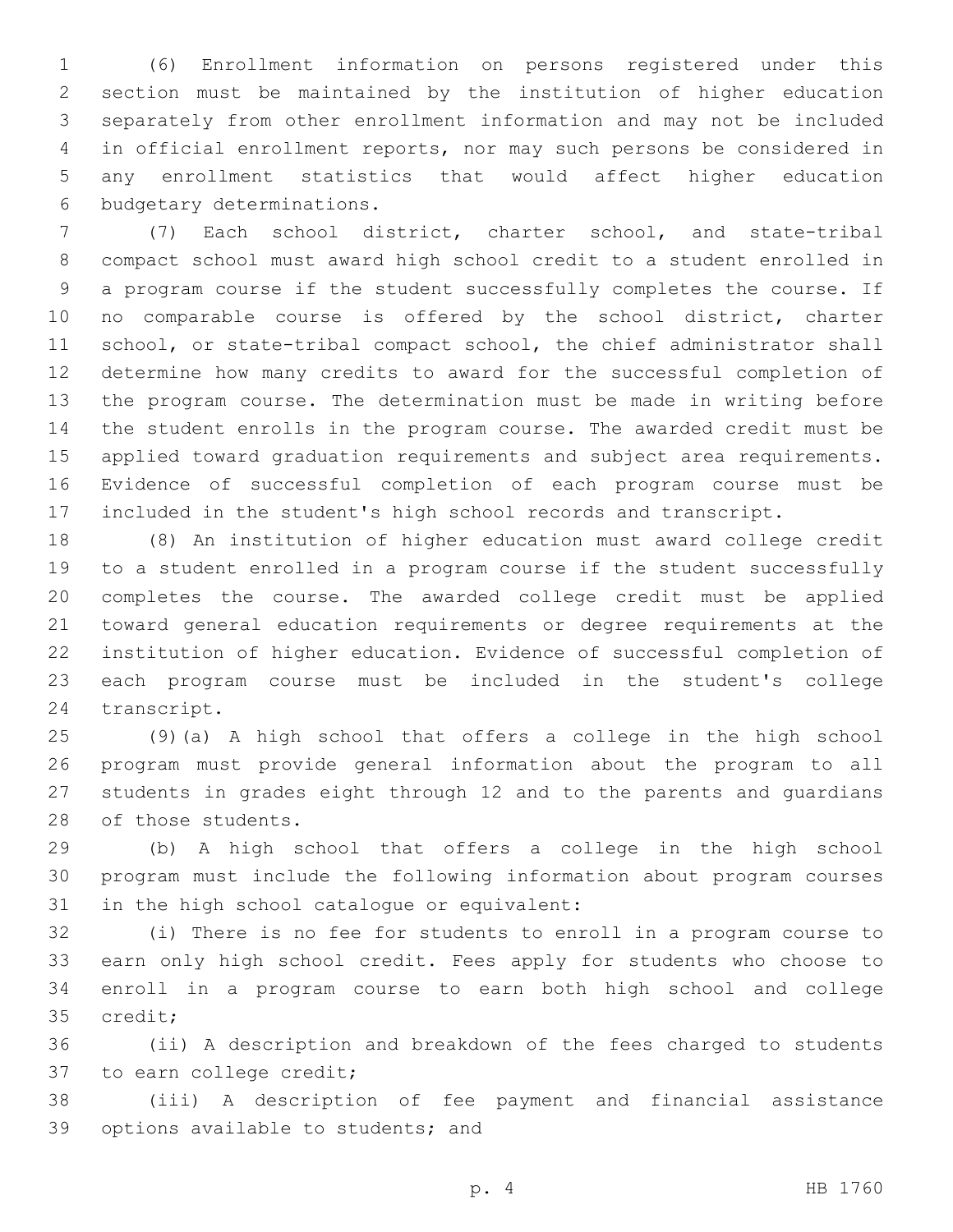(iv) A notification that paying for college credit automatically starts an official college transcript with the institution of higher education offering the program course regardless of student performance in the program course, and that college credit earned upon successful completion of a program course may count only as elective credit if transferred to another institution of higher 7 education.

 (10) Full-time and part-time faculty at institutions of higher education, including adjunct faculty, are eligible to teach program 10 courses.

 (11) Students enrolled in a program course may pay college in the high school fees with advanced college tuition payment program tuition units at a rate set by the advanced college tuition payment 14 program governing body under chapter 28B.95 RCW.

 (12) The superintendent of public instruction shall adopt rules for the administration of this section. The rules must be jointly developed by the superintendent of public instruction, the state board for community and technical colleges, the student achievement council, and the public baccalaureate institutions. The association of Washington school principals must be consulted during the rules development. The rules must outline quality and eligibility standards that are informed by nationally recognized standards or models. In addition, the rules must encourage the maximum use of the program and 24 may not narrow or limit the enrollment options.

 (13) The definitions in this subsection apply throughout this 26 section.

 (a) "Charter school" means a school established under chapter 28 28A.710 RCW.

 (b) "High school" means a public school, as defined in RCW 28A.150.010, that serves students in any of grades nine through 12.

 (c) "Institution of higher education" has the same meaning as in RCW 28B.10.016, and also means a public tribal college located in Washington and accredited by the northwest commission on colleges and universities or another accrediting association recognized by the 35 United States department of education.

 (d) "Program course" means a college course offered in a high school under a college in the high school program.

 (e) "State-tribal compact school" means a school established 39 under chapter 28A.715 RCW.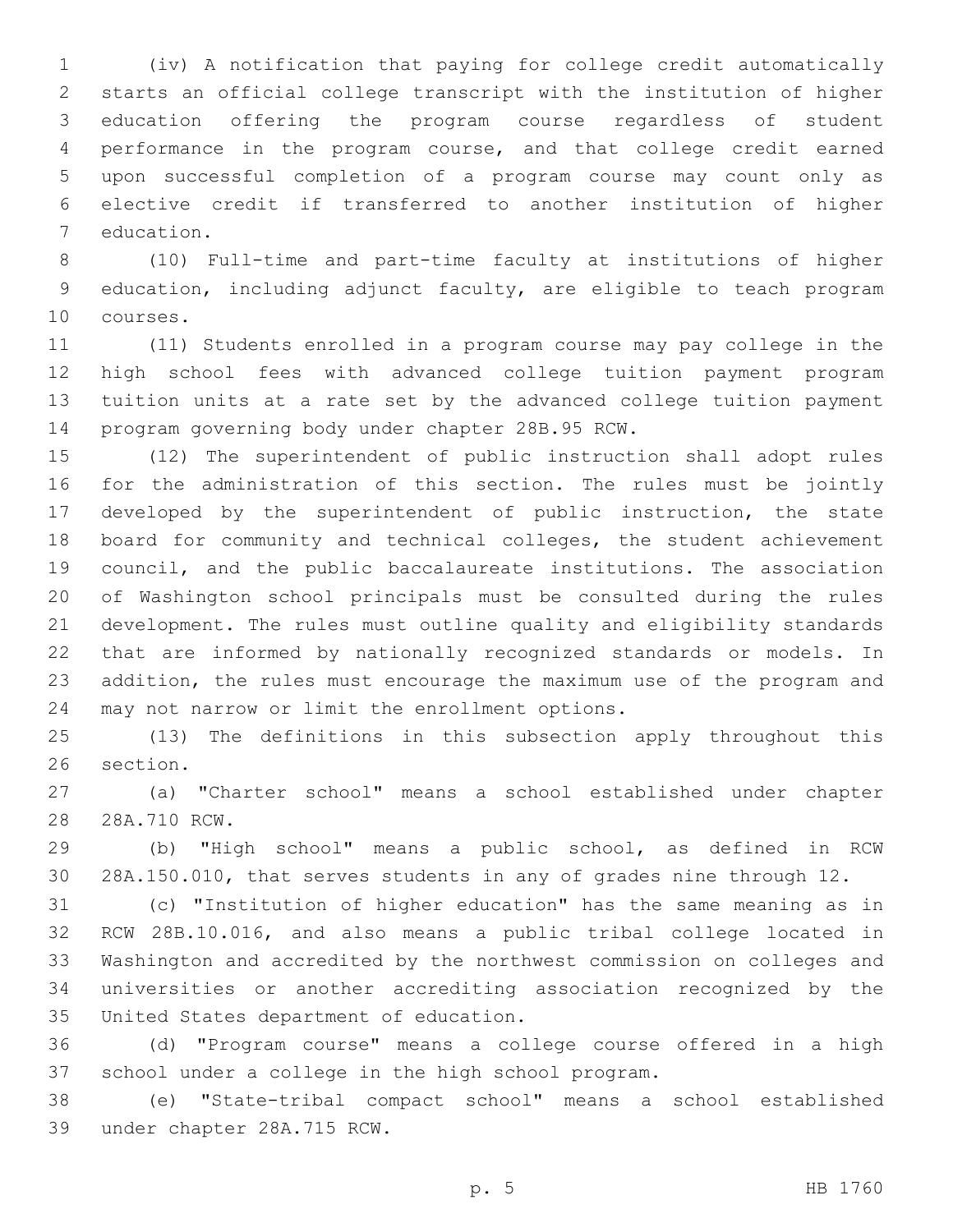**Sec. 4.** RCW 28A.630.600 and 2020 c 348 s 2 are each amended to 2 read as follows:

 (1) Subject to the availability of amounts appropriated for this specific purpose, the office of the superintendent of public instruction, in consultation with the state board for community and technical colleges, shall establish the running start summer school ((pilot)) program as described in this section. ((The purpose of the pilot program is to evaluate interest in and barriers to expanding 9 the running start program to include the summer term.))

 (2) The office of the superintendent of public instruction, in consultation with the state board for community and technical 12 colleges, must select up to  $((t + hree))$  six community colleges that 13 choose to participate in the ((pilot)) summer program ((during the 14 2021 and 2022 summer academic terms)). ((One)) Two community colleges must be located east of the crest of the Cascade mountains and 16 another must be located in a county with a population between ((one 17 hundred fifteen thousand) 115,000 and ((one hundred fifty thousand)) 18 150,000.

 (3) Participating community colleges must establish agreements with the school districts of eligible students about data sharing, 21 credit transfer, funds transfer, and other administrative matters.

22 (4) Under the ((pilot)) summer program, an eligible student may enroll in a participating community college tuition-free. Students who are eligible under subsection (7)(a)(ii) of this section may 25 enroll for a maximum of  $((five))$  10 college credits per summer academic term. Provisions in RCW 28A.600.310 (2) and (3), which describe fees paid by running start students and fee waivers for low- income running start students, apply to eligible students 29 participating in the  $(\overrightarrow{p\texttt{ilot}})$  summer program.

 (5) The school district of an eligible student must transmit to the participating community college an amount per each full-time equivalent college student at statewide uniform rates for vocational and nonvocational students. The superintendent of public instruction shall separately calculate and allocate amounts appropriated for this specific purpose under the omnibus operating appropriations act to school districts for purposes of making such payments and for 37 granting school districts seven percent thereof to offset ((pilot)) 38 summer program related costs. The calculations and allocations must be based upon the estimated statewide annual average per full-time equivalent high school student allocations under RCW 28A.150.260,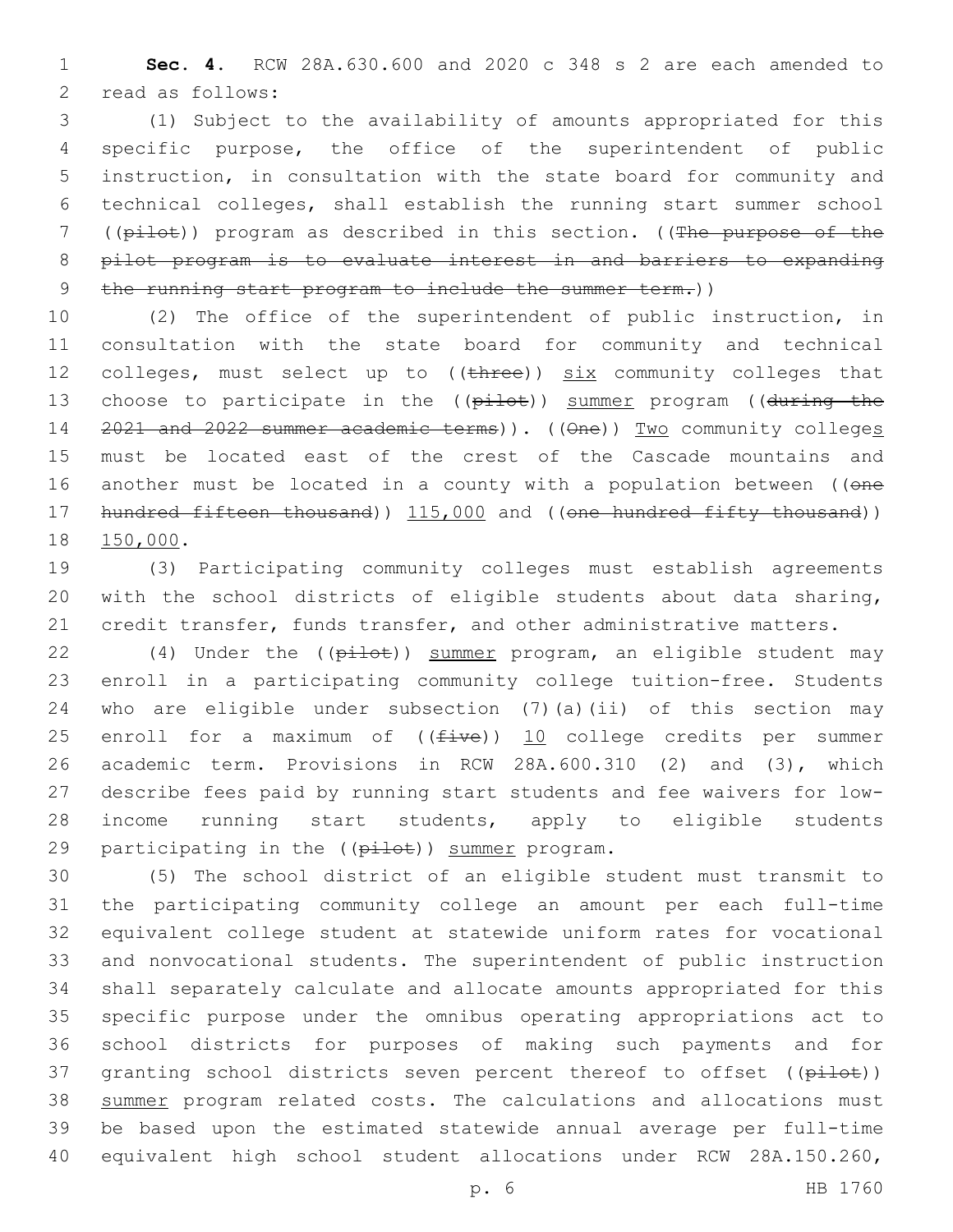excluding small high school enhancements, and rules adopted under RCW 28A.600.390. The funds received by the community college from the school district are not tuition or operating fees and may be retained by the community college. A student enrolled under this section must be counted for the purpose of meeting enrollment targets in accordance with terms and conditions specified in the omnibus 7 operating appropriations act.

8 (6) By November ( $(10, 2022)$ ) 1, 2024, and in accordance with RCW 43.01.036, the office of the superintendent of public instruction and the state board for community and technical colleges shall jointly report to the appropriate committees of the legislature with findings 12 from and recommendations regarding the ((pilot)) summer program, 13 including recommending whether to expand the ((running start)) summer 14 program to include ((the summer term)) more community colleges.

 (7) The definitions in this subsection apply throughout this section unless the context clearly requires otherwise.

17 (a) "Eligible student" means:

 (i) A student attending a participating high school who will be 19 eligible to enroll in grade (( $e$ leven)) 11 or ( $($ twelve)) 12 in the 20 subsequent school year; or

 (ii) A student who graduated from a participating high school in the current school year and who has five or fewer college credits to earn before meeting associate degree requirements.

 (b) "Participating community college" means a community college selected, as described in subsection (2) of this section, to 26 participate in the ((pilot)) summer program.

 (c) "Participating high school" means a high school in a school district that has an agreement, as described under subsection (3) of this section, with a participating community college.

30 (d) "((Pilot)) Summer program" means the running start summer 31 ((pilot)) program established in this section.

 (e) "Running start program" has the same meaning as in RCW 33 28A.600.300.

 (8)(a) Except as provided in (b) of this subsection, and unless the context clearly requires otherwise, the requirements established in RCW 28A.600.300 through 28A.600.400 apply to the running start 37 summer school ((pilot)) program.

 (b) The provisions of RCW 28A.600.310(4) relating to calculation, allocation, and distribution of funds and RCW 28A.600.385 relating to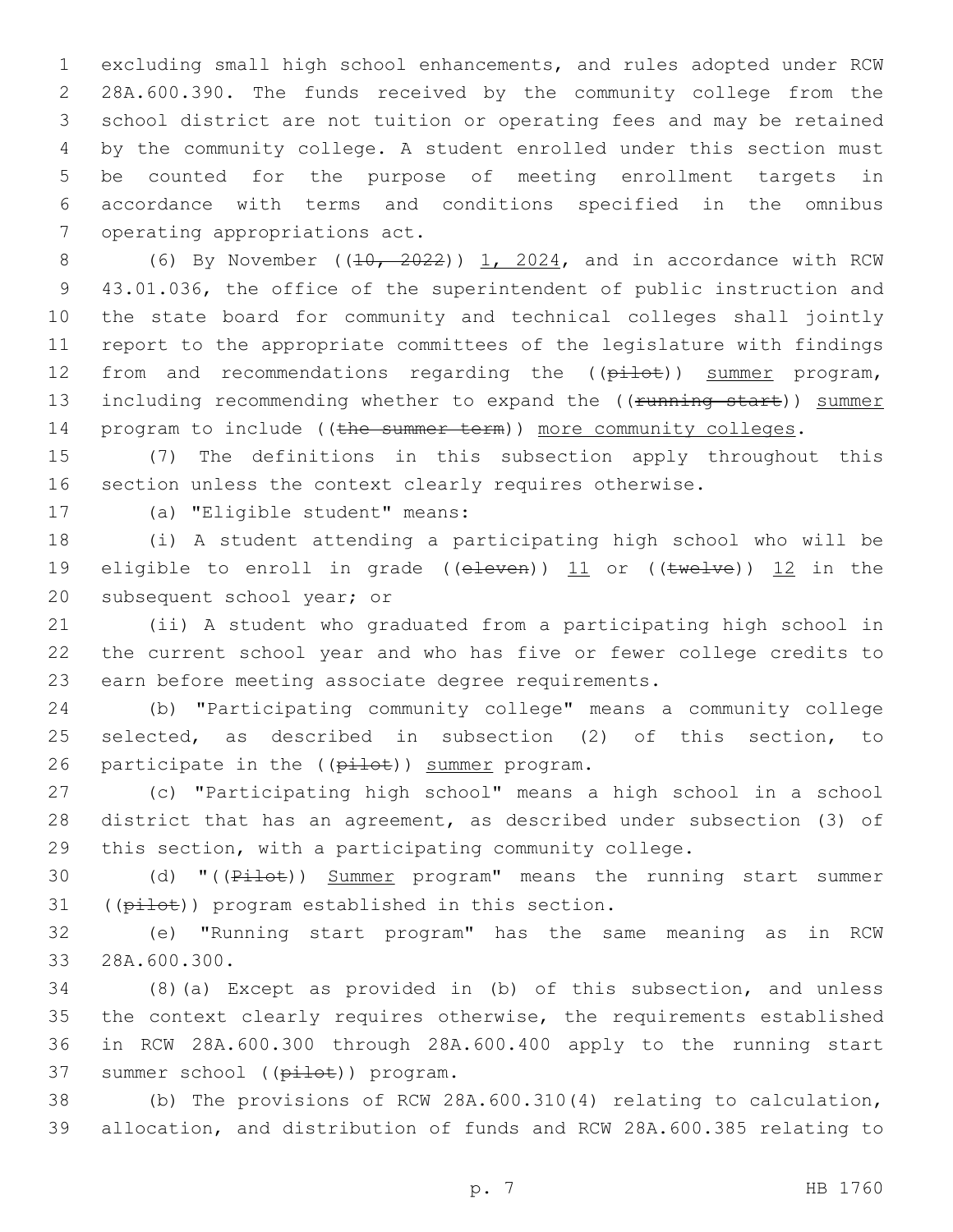cooperative agreements with community colleges in Oregon and Idaho do 2 not apply to this section.

(((9) This section expires December 31, 2022.))

 **Sec. 5.** RCW 28A.600.310 and 2019 c 252 s 115 and 2019 c 176 s 2 5 are each reenacted and amended to read as follows:

 (1)(a) Eleventh and ((twelfth)) 12th grade students or students who have not yet received the credits required for the award of a 8 high school diploma and are eligible to be in the ((eleventh)) 11th 9 or ((twelfth)) 12th grade((s)) may apply to a participating institution of higher education to enroll in courses or programs 11 offered by the institution of higher education.

 (b) The course sections and programs offered as running start courses must also be open for registration to matriculated students at the participating institution of higher education and may not be a course consisting solely of high school students offered at a high school campus.16

 (c) A student receiving home-based instruction enrolling in a public high school for the sole purpose of participating in courses or programs offered by institutions of higher education shall not be counted by the school district in any required state or federal accountability reporting if the student's parents or guardians filed a declaration of intent to provide home-based instruction and the student received home-based instruction during the school year before the school year in which the student intends to participate in courses or programs offered by the institution of higher education. Students receiving home-based instruction under chapter 28A.200 RCW and students attending private schools approved under chapter 28A.195 RCW shall not be required to meet the student learning goals or to learn the state learning standards. However, students are eligible to enroll in courses or programs in participating universities only if the board of directors of the student's school district has decided to participate in the program. Participating institutions of higher education, in consultation with school districts, may establish admission standards for these students. If the institution of higher education accepts a secondary school pupil for enrollment under this section, the institution of higher education shall send written 37 notice to the pupil and the pupil's school district within (( $t$ en))  $10$  days of acceptance. The notice shall indicate the course and hours of 39 enrollment for that pupil.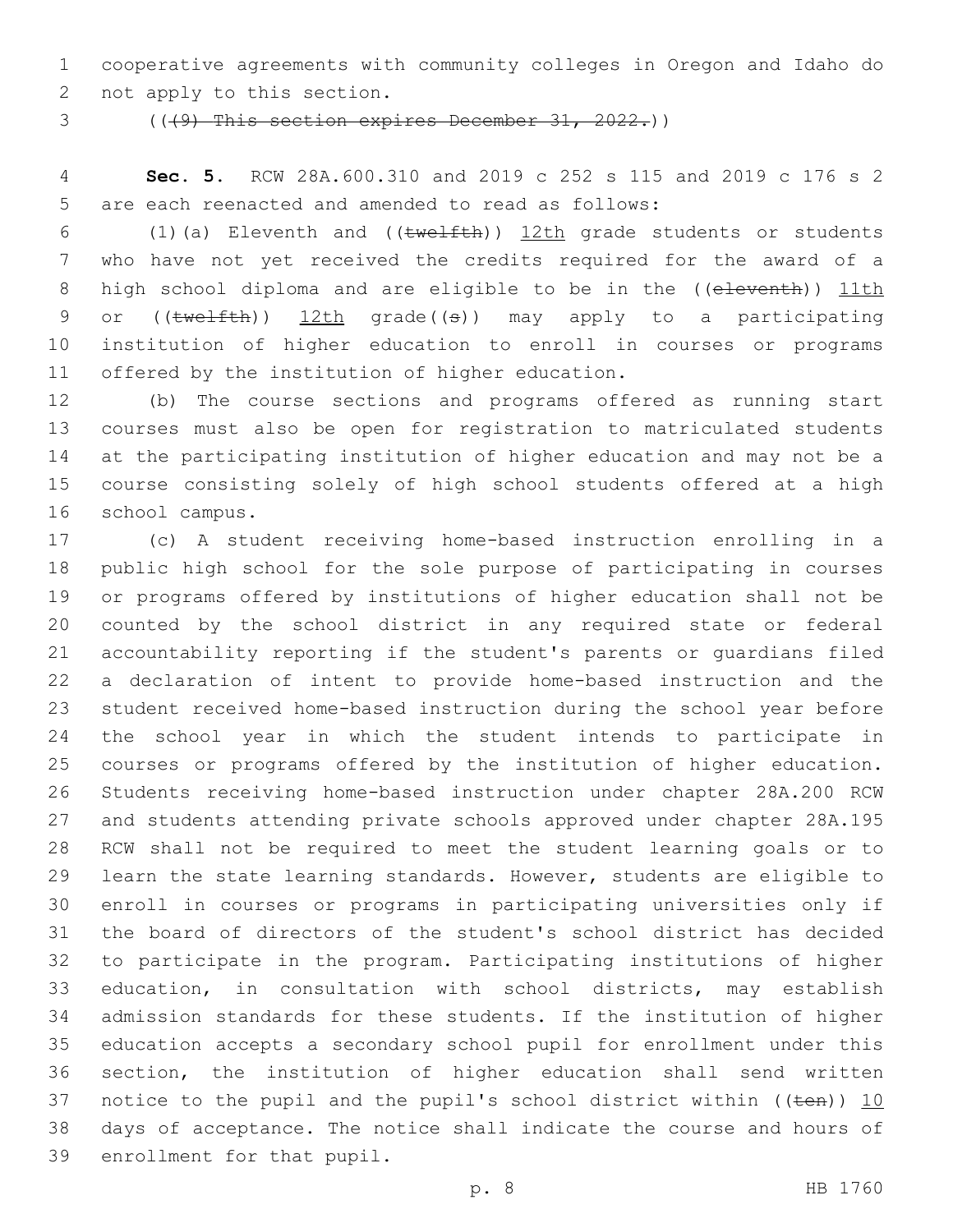1 (2)(a) In lieu of tuition and fees, as defined in RCW 28B.15.020 2 and 28B.15.041:

 (i) Running start students shall pay to the community or technical college all other mandatory fees as established by each community or technical college and, in addition, the state board for 6 community and technical colleges may authorize a fee of up to  $((\text{ten}))$  10 percent of tuition and fees as defined in RCW 28B.15.020 and 8 28B.15.041; and

 (ii) All other institutions of higher education operating a running start program may charge running start students a fee of up 11 to ((ten)) 10 percent of tuition and fees as defined in RCW 28B.15.020 and 28B.15.041 in addition to technology fees.

13 (b) The fees charged under this subsection (2) shall be prorated 14 based on credit load.

 (c) Students may pay fees under this subsection with advanced college tuition payment program tuition units at a rate set by the advanced college tuition payment program governing body under chapter 18 28B.95 RCW.

19 (3)(a) The institutions of higher education must make available 20 fee waivers for low-income running start students. A student ((shall 21 be considered)) is low income ((and eligible for a fee waiver upon 22  $proof$  that)) if the student ((is currently qualified to receive free 23 or reduced-price lunch. Acceptable documentation of low-income status 24 may also include, but is not limited to, documentation that a student 25 has been deemed eligible for free or reduced-price lunches in the 26 last five years, or other criteria established in the institution's 27 policy)) demonstrates the financial need to qualify to receive the 28 maximum Washington college grant under RCW 28B.92.205.

29 (b)( $(\frac{1}{1}$  By the beginning of the 2020-21 school year, school)) 30 School districts, upon knowledge of a low-income student's enrollment 31 in running start, must provide documentation of the student's low-32 income status, under (a) of this subsection, directly to institutions 33 of higher education.

34 (((ii) Subject to the availability of amounts appropriated for 35 this specific purpose, the office of the superintendent of public 36 instruction, in consultation with the Washington student achievement 37 council, shall develop a centralized process for school districts to 38 provide students' low-income status to institutions of higher 39 education to meet the requirements of  $(b)$   $(i)$  of this subsection.))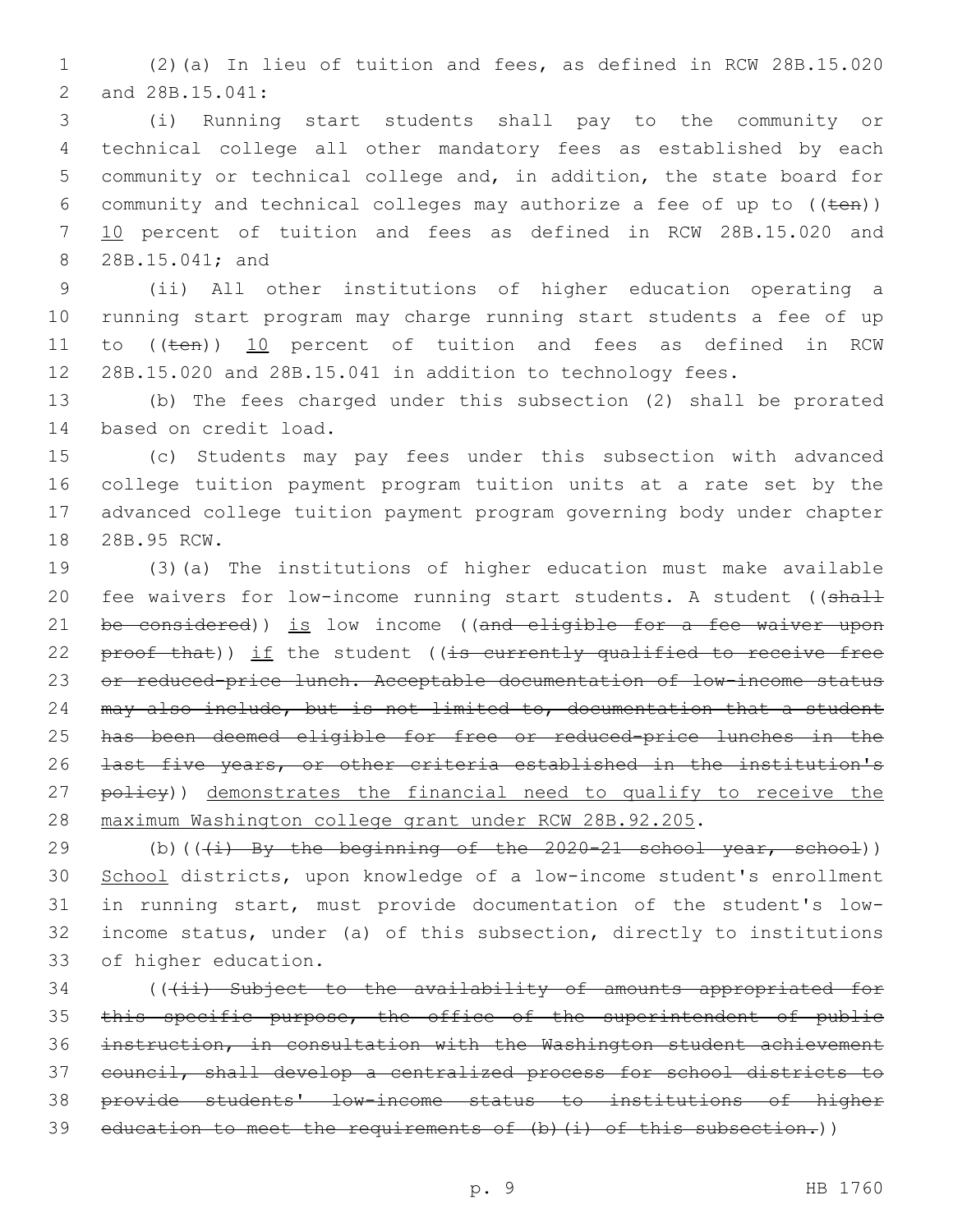(c) Institutions of higher education, in collaboration with relevant student associations, shall aim to have students who can benefit from fee waivers take advantage of these waivers. Institutions shall make every effort to communicate to students and their families the benefits of the waivers and provide assistance to students and their families on how to apply. Information about waivers shall, to the greatest extent possible, be incorporated into 8 financial aid counseling, admission information, registration 9 processes, and individual billing statements. Institutions also shall, to the greatest extent possible, use all means of communication, including but not limited to websites, online catalogues, admission and registration forms, mass email messaging, social media, and outside marketing to ensure that information about waivers is visible, compelling, and reaches the maximum number of 15 students and families that can benefit.

 (4) The pupil's school district shall transmit to the institution of higher education an amount per each full-time equivalent college student at statewide uniform rates for vocational and nonvocational students. The superintendent of public instruction shall separately calculate and allocate moneys appropriated for basic education under RCW 28A.150.260 to school districts for purposes of making such payments and for granting school districts seven percent thereof to offset program related costs. The calculations and allocations shall be based upon the estimated statewide annual average per full-time equivalent high school student allocations under RCW 28A.150.260, excluding small high school enhancements, and applicable rules adopted under chapter 34.05 RCW. The superintendent of public instruction, participating institutions of higher education, and the state board for community and technical colleges shall consult on the calculation and distribution of the funds. The funds received by the institution of higher education from the school district shall not be deemed tuition or operating fees and may be retained by the institution of higher education. A student enrolled under this subsection shall be counted for the purpose of meeting enrollment targets in accordance with terms and conditions specified in the 36 omnibus appropriations act.

 NEW SECTION. **Sec. 6.** RCW 28A.630.600 is recodified as a section in chapter 28A.600 RCW.